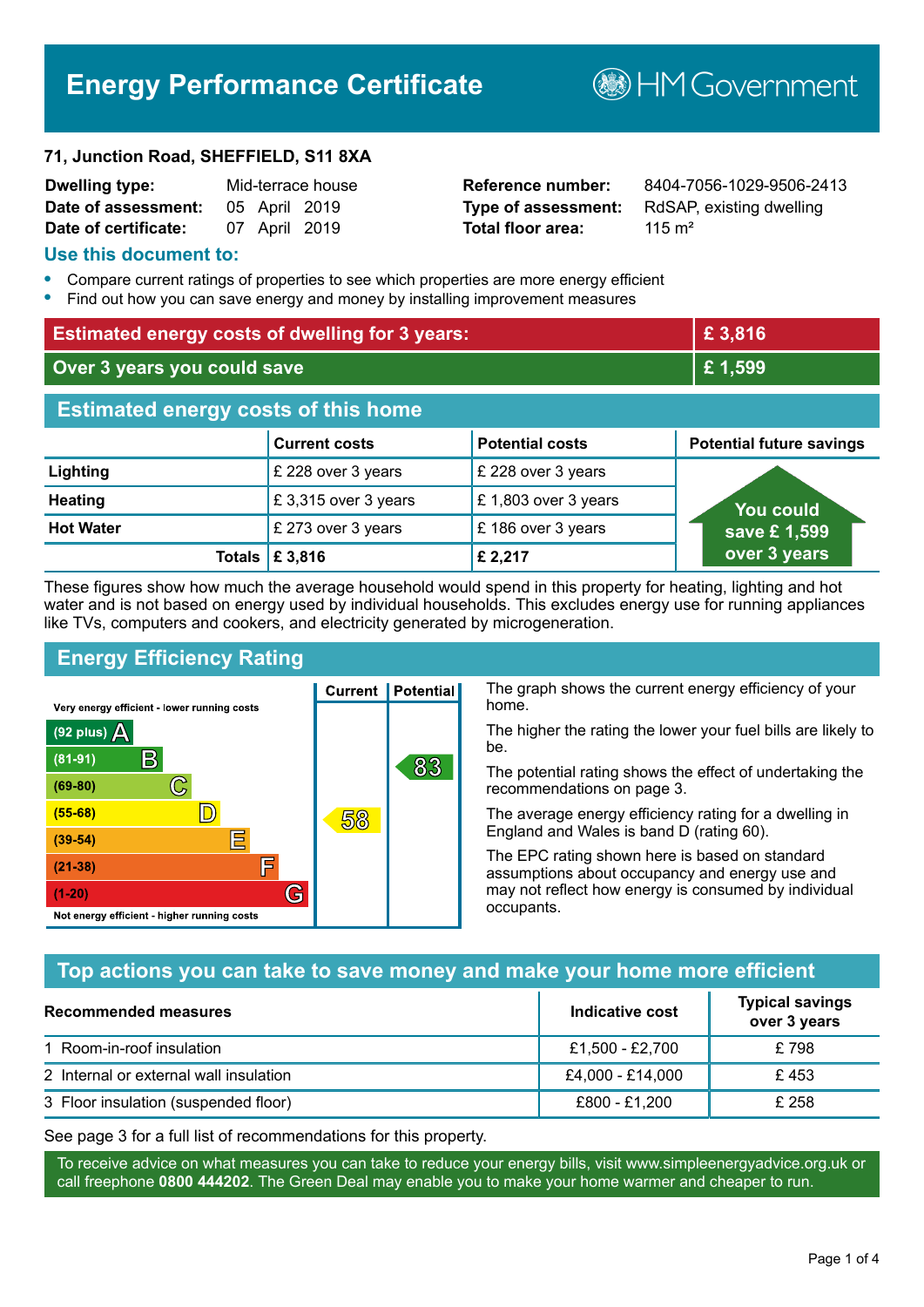#### 71, Junction Road, SHEFFIELD, S11 8XA 07 April 2019 RRN: 8404-7056-1029-9506-2413

**Energy Performance Certificate**

## **Summary of this home's energy performance related features**

| <b>Element</b>        | <b>Description</b>                             | <b>Energy Efficiency</b> |
|-----------------------|------------------------------------------------|--------------------------|
| Walls                 | Solid brick, as built, no insulation (assumed) | $\star$ * * * *          |
| Roof                  | Pitched, no insulation (assumed)               | *****                    |
|                       | Roof room(s), no insulation (assumed)          | ★☆☆☆☆                    |
| Floor                 | To unheated space, no insulation (assumed)     |                          |
| <b>Windows</b>        | Fully double glazed                            | ★★★☆☆                    |
| Main heating          | Boiler and radiators, mains gas                | ★★★★☆                    |
| Main heating controls | Programmer, room thermostat and TRVs           | ★★★★☆                    |
| Secondary heating     | None                                           |                          |
| Hot water             | From main system                               | ★★★★☆                    |
| Lighting              | Low energy lighting in all fixed outlets       | *****                    |

Current primary energy use per square metre of floor area: 308 kWh/m² per year

The assessment does not take into consideration the physical condition of any element. 'Assumed' means that the insulation could not be inspected and an assumption has been made in the methodology based on age and type of construction.

#### **Low and zero carbon energy sources**

Low and zero carbon energy sources are sources of energy that release either very little or no carbon dioxide into the atmosphere when they are used. Installing these sources may help reduce energy bills as well as cutting carbon. There are none provided for this home.

# **Your home's heat demand**

For most homes, the vast majority of energy costs derive from heating the home. Where applicable, this table shows the energy that could be saved in this property by insulating the loft and walls, based on typical energy use (shown within brackets as it is a reduction in energy use).

| <b>Heat demand</b>           | <b>Existing dwelling</b> | Impact of loft<br>insulation | Impact of cavity<br>wall insulation | Impact of solid<br>wall insulation |
|------------------------------|--------------------------|------------------------------|-------------------------------------|------------------------------------|
| Space heating (kWh per year) | 22.581                   | (1,537)                      | N/A                                 | (3, 173)                           |
| Water heating (kWh per year) | 2,065                    |                              |                                     |                                    |

You could receive Renewable Heat Incentive (RHI) payments and help reduce carbon emissions by replacing your existing heating system with one that generates renewable heat, subject to meeting minimum energy efficiency requirements. The estimated energy required for space and water heating will form the basis of the payments. For more information, search for the domestic RHI on the www.gov.uk website.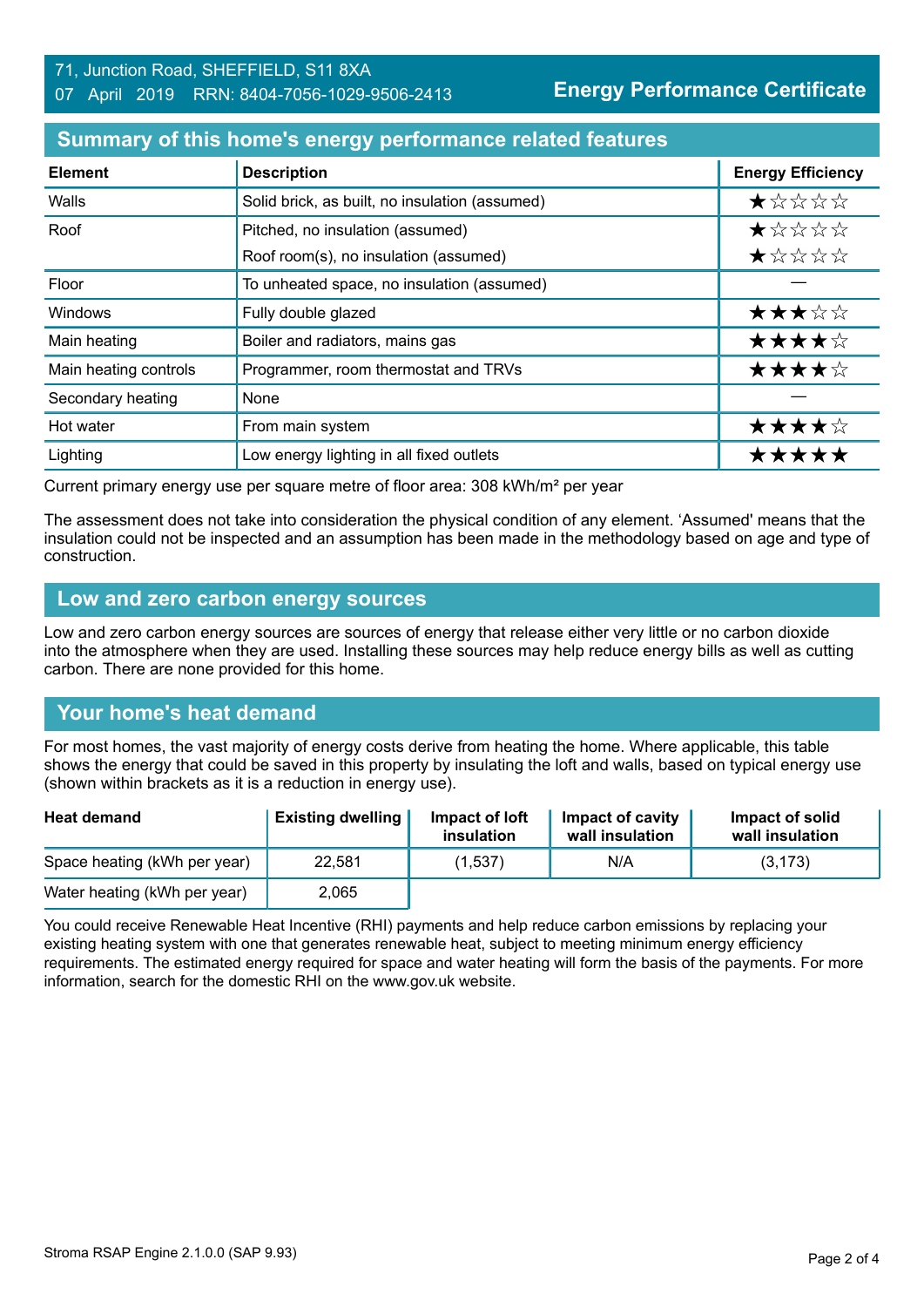#### 71, Junction Road, SHEFFIELD, S11 8XA 07 April 2019 RRN: 8404-7056-1029-9506-2413

## **Recommendations**

The measures below will improve the energy performance of your dwelling. The performance ratings after improvements listed below are cumulative; that is, they assume the improvements have been installed in the order that they appear in the table. To receive advice on what measures you can take to reduce your energy bills, visit www.simpleenergyadvice.org.uk or call freephone 0800 444202. Before installing measures, you should make sure you have secured the appropriate permissions, where necessary. Such permissions might include permission from your landlord (if you are a tenant) or approval under Building Regulations for certain types of work.

| <b>Recommended measures</b>          | Indicative cost  | <b>Typical savings</b><br>per year | <b>Rating after</b><br><b>improvement</b> |
|--------------------------------------|------------------|------------------------------------|-------------------------------------------|
| Room-in-roof insulation              | £1,500 - £2,700  | £266                               | D66                                       |
| Internal or external wall insulation | £4,000 - £14,000 | £151                               | C71                                       |
| Floor insulation (suspended floor)   | £800 - £1,200    | £86                                | C74                                       |
| Solar water heating                  | £4,000 - £6,000  | £29                                | C75                                       |
| Solar photovoltaic panels, 2.5 kWp   | £5,000 - £8,000  | £ 281                              | <b>B83</b>                                |

# **Financial Support and the Green Deal**

Green Deal Finance allows you to pay for some of the cost of your improvements in instalments under a Green Deal Plan (note that this is a credit agreement, but with instalments being added to the electricity bill for the property). The availability of a Green Deal Plan will depend upon your financial circumstances. There is a limit to how much Green Deal Finance can be used, which is determined by how much energy the improvements are estimated to **save** for a 'typical household'.

You may also be able to obtain support towards repairs or replacements of heating systems and/or basic insulation measures under the ECO scheme, provided that you are in receipt of qualifying benefits or tax credits. To learn more about this scheme and the rules about eligibility, visit www.simpleenergyadvice.org.uk or call freephone **0800 444202** for England and Wales.